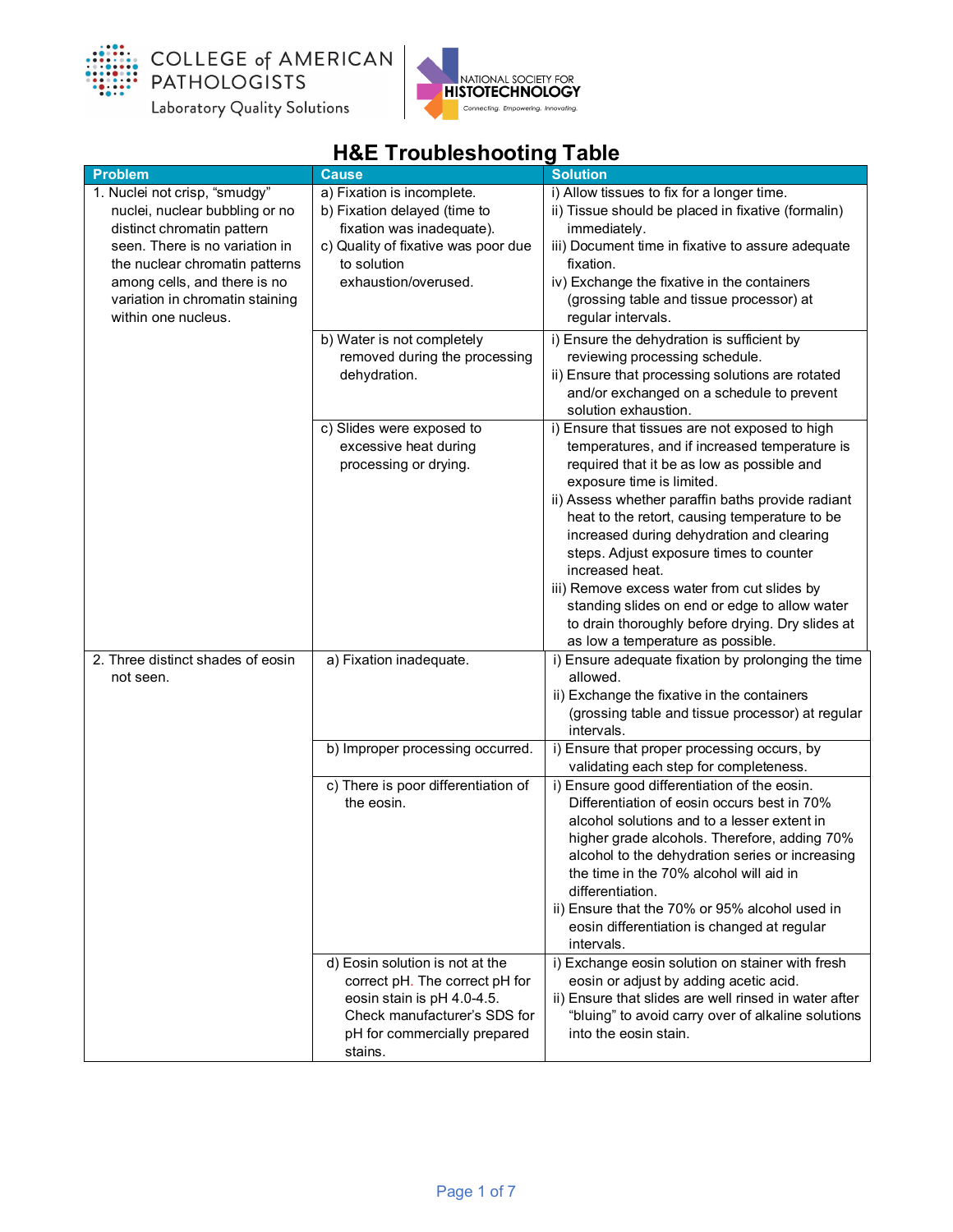



| <b>Problem</b>                                                                                       | <b>Cause</b>                                                                                                                                            | <b>Solution</b>                                                                                                                                                                                                                                                                                                                                                                                                                                                                                                                                                                                                                                                                                                                                                                        |
|------------------------------------------------------------------------------------------------------|---------------------------------------------------------------------------------------------------------------------------------------------------------|----------------------------------------------------------------------------------------------------------------------------------------------------------------------------------------------------------------------------------------------------------------------------------------------------------------------------------------------------------------------------------------------------------------------------------------------------------------------------------------------------------------------------------------------------------------------------------------------------------------------------------------------------------------------------------------------------------------------------------------------------------------------------------------|
| 3. Poor contrast between the<br>nuclear stain (hematoxylin)<br>and the cytoplasmic stain<br>(eosin). | a) The nuclear stain is too dark.                                                                                                                       | i) Decrease the intensity of the hematoxylin<br>staining by decreasing the time in the<br>hematoxylin solution or increasing the time in<br>the nuclear differentiating solution.<br>ii) Check the pH of the hematoxylin daily to<br>maintain an optimum acidic solution (pH 2.5-<br>2.9). Adjust the pH using the acid used in the<br>original formulation.                                                                                                                                                                                                                                                                                                                                                                                                                           |
|                                                                                                      | b) Nuclear stain is too pale<br>compared to the cytoplasmic<br>stain.                                                                                   | i) Increase the intensity of the hematoxylin stain<br>by:<br>• Increasing the time in the hematoxylin stain<br>• Decreasing the time in the nuclear<br>differentiating solution<br>• Change to a stronger hematoxylin<br>formulation<br>ii) The pH of the water used to rinse slides after<br>hematoxylin staining must be neutral<br>• Acidic rinse water will act as a differentiator,<br>removing hematoxylin<br>Iron in tap water can act as a hematoxylin<br>differentiator<br>• Water pH can be affected by agricultural<br>runoff or other contaminants from old<br>plumbing lines.<br>iii) The pH of running tap water rinses can be<br>controlled by placing ionization filters in the<br>water line or by connecting directly to a de-<br>ionized or distilled water source. |
|                                                                                                      | c) The cytoplasmic stain is too<br>dark compared to the nuclear<br>stain.<br>d) The cytoplasmic stain is too<br>light compared to the nuclear<br>stain. | i) Decrease the intensity of the eosin stain by:<br>• Decreasing the time in the eosin stain<br>• Diluting the eosin stain<br>Change the eosin stain formulation<br>• Adjusting concentration of phloxine dye, if<br>used<br>• Allowing more time in the 70% or 95%<br>dehydrating alcohols<br>i) Increase the intensity of the eosin stain by:<br>• Allowing a longer time in the eosin stain<br>• Decreasing the time in the 70% or 95%<br>dehydrating alcohols<br>• Ensuring the pH of the eosin is between 4.0<br>and 4.5 and adjust if required<br>• Change to an eosin-phloxine formulation                                                                                                                                                                                      |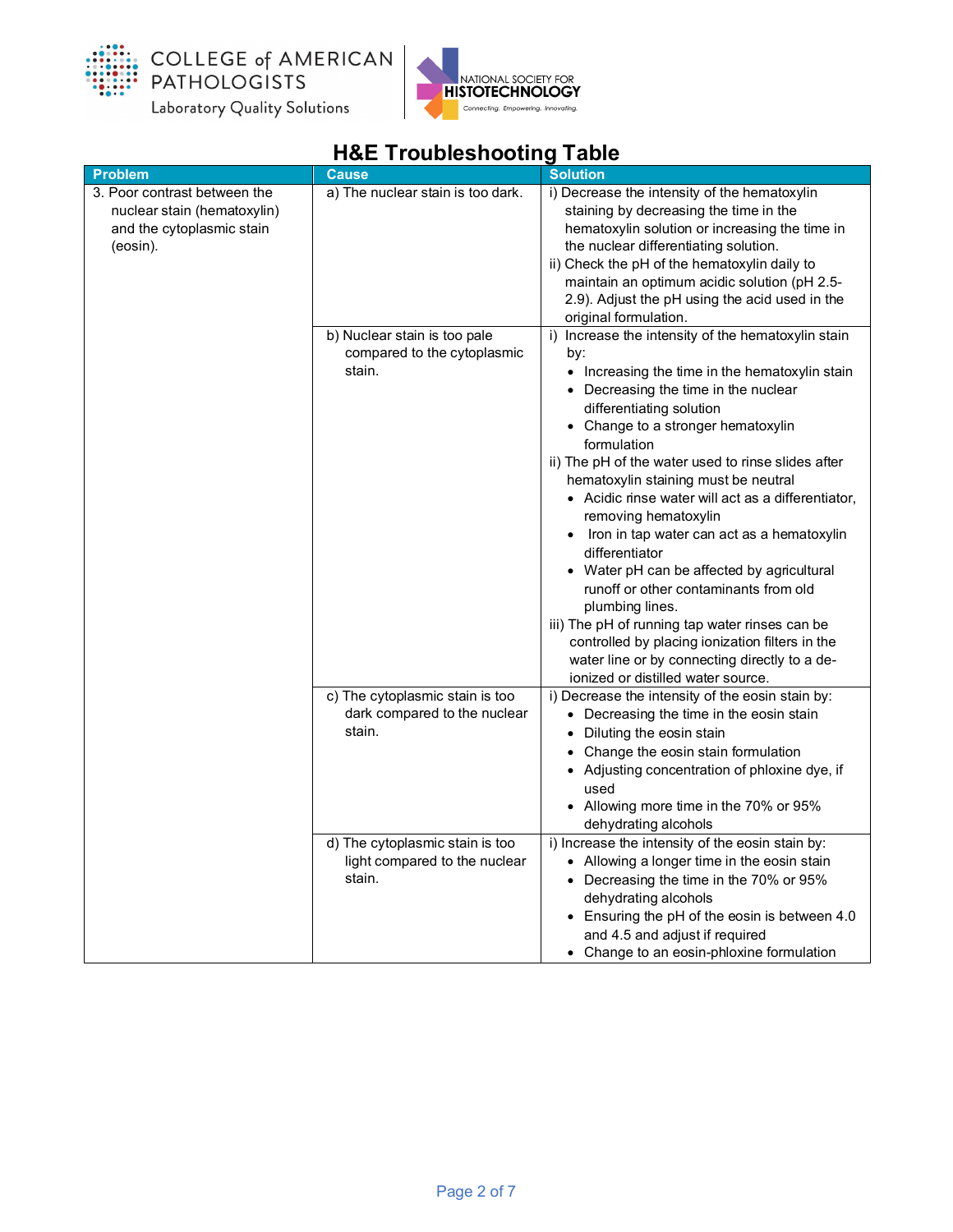



| <b>Problem</b>                                                                                                                                       | <b>Cause</b>                                                                                                                                                                              | <b>Solution</b>                                                                                                                                                                                                                                                                                                                         |
|------------------------------------------------------------------------------------------------------------------------------------------------------|-------------------------------------------------------------------------------------------------------------------------------------------------------------------------------------------|-----------------------------------------------------------------------------------------------------------------------------------------------------------------------------------------------------------------------------------------------------------------------------------------------------------------------------------------|
| 4. Cytoplasmic stain                                                                                                                                 | a) Staining time in the eosin is<br>too long                                                                                                                                              | i) Decrease the staining time in the eosin solution.                                                                                                                                                                                                                                                                                    |
| (eosin) is too dark; the<br>cytoplasmic stain is so intense<br>that the differentiation between<br>collagen, smooth muscle and<br>red cells is lost. | b) There is inadequate eosin<br>differentiation in the alcohols<br>that follow the eosin stain.                                                                                           | i) Increase the differentiating time in the 70% or<br>95% dehydrating alcohol.                                                                                                                                                                                                                                                          |
|                                                                                                                                                      | c) Aqueous eosin formulations<br>stain tissues darker than<br>alcohol-based stains.                                                                                                       | i) Switch to an alcohol-based eosin which is easier<br>to differentiate in the graded alcohols used for<br>dehydration.                                                                                                                                                                                                                 |
|                                                                                                                                                      | d) The alcohol rinse used for<br>differentiation is not<br>performed properly after eosin<br>staining.                                                                                    | i) Change the first alcohol rinse from 100% to 95%<br>alcohol or from 95% to 70% alcohol.                                                                                                                                                                                                                                               |
|                                                                                                                                                      | e) Eosin may be too<br>concentrated, especially if<br>phloxine is present.                                                                                                                | i) If phloxine is present, decrease the<br>concentration or change to an eosin only<br>formulation.<br>ii) Dilute the eosin with diluted alcohol (70%, 95%)                                                                                                                                                                             |
|                                                                                                                                                      | f) Isopropyl alcohol was used as<br>the dehydrating alcohols;<br>isopropyl alcohol does not<br>differentiate eosin in the same<br>manner as ethyl alcohol.                                | that is used in the original formulation.<br>i) Change the type of dehydrating alcohol used.<br>ii) Increase the time in the isopropyl alcohol<br>rinses.<br>iii) Use a diluted isopropyl alcohol (e.g., 95% or<br>80%) as the first alcohol following the eosin in<br>dehydration, follow with the standard 99%<br>isopropyl alcohols. |
| 5. Cytoplasmic stain (eosin) is too                                                                                                                  | a) The eosin solution is<br>overused/exhausted.                                                                                                                                           | i) Replace the current eosin stain with a fresh<br>eosin stain.                                                                                                                                                                                                                                                                         |
| light. The cytoplasmic stain is<br>so pale that the differentiation<br>between collagen, smooth<br>muscle and red cells is lost.                     | b) The eosin has passed the<br>expiry date.                                                                                                                                               | i) Replace eosin with fresh (in date) solution.<br>ii) Rotate commercially prepared supplies to<br>ensure oldest lot number is used first.<br>iii) Prepare only sufficient volume of eosin to be<br>used with established stabile date range.                                                                                           |
|                                                                                                                                                      | c) The staining time in the eosin<br>stain is too short.                                                                                                                                  | i) Increase the staining time in eosin solution.                                                                                                                                                                                                                                                                                        |
|                                                                                                                                                      | d) The pH of the eosin staining<br>solution is greater than 4.5.                                                                                                                          | i) Check the pH of the staining solution; it should<br>be between 4.0 and 4.5. If necessary, adjust<br>the pH with acetic acid.                                                                                                                                                                                                         |
|                                                                                                                                                      | e) Eosin stain formulation is not<br>correct (eosin dye<br>concentration low)                                                                                                             | i) Adjust concentration of eosin dye in staining<br>solution and re-validate staining method.<br>ii) Change eosin formula to include phloxine dye<br>and re-validate staining method.<br>iii) Decrease alcohol dilution (add more water) in<br>the staining solution                                                                    |
|                                                                                                                                                      | f) The bluing solution (pH 8) is<br>not completely washed out of<br>the section or off the glass<br>slide or staining rack before<br>the slides are transferred to<br>the eosin solution. | i) Increase rinse time in running water (or more<br>changes) after bluing solution. Carryover of the<br>bluing reagent can raise the pH of the eosin.<br>Eosin with a pH 5 stains lighter than eosin pH<br>4.5.                                                                                                                         |
|                                                                                                                                                      | g) Differentiation in diluted<br>alcohols is prolonged.                                                                                                                                   | i) Decrease the time in the<br>differentiation/dehydrating alcohols.                                                                                                                                                                                                                                                                    |
|                                                                                                                                                      | h) The alcohol rinse after the<br>eosin stain is incorrectly<br>performed.                                                                                                                | i) Validate that correct staining procedure is being<br>followed.                                                                                                                                                                                                                                                                       |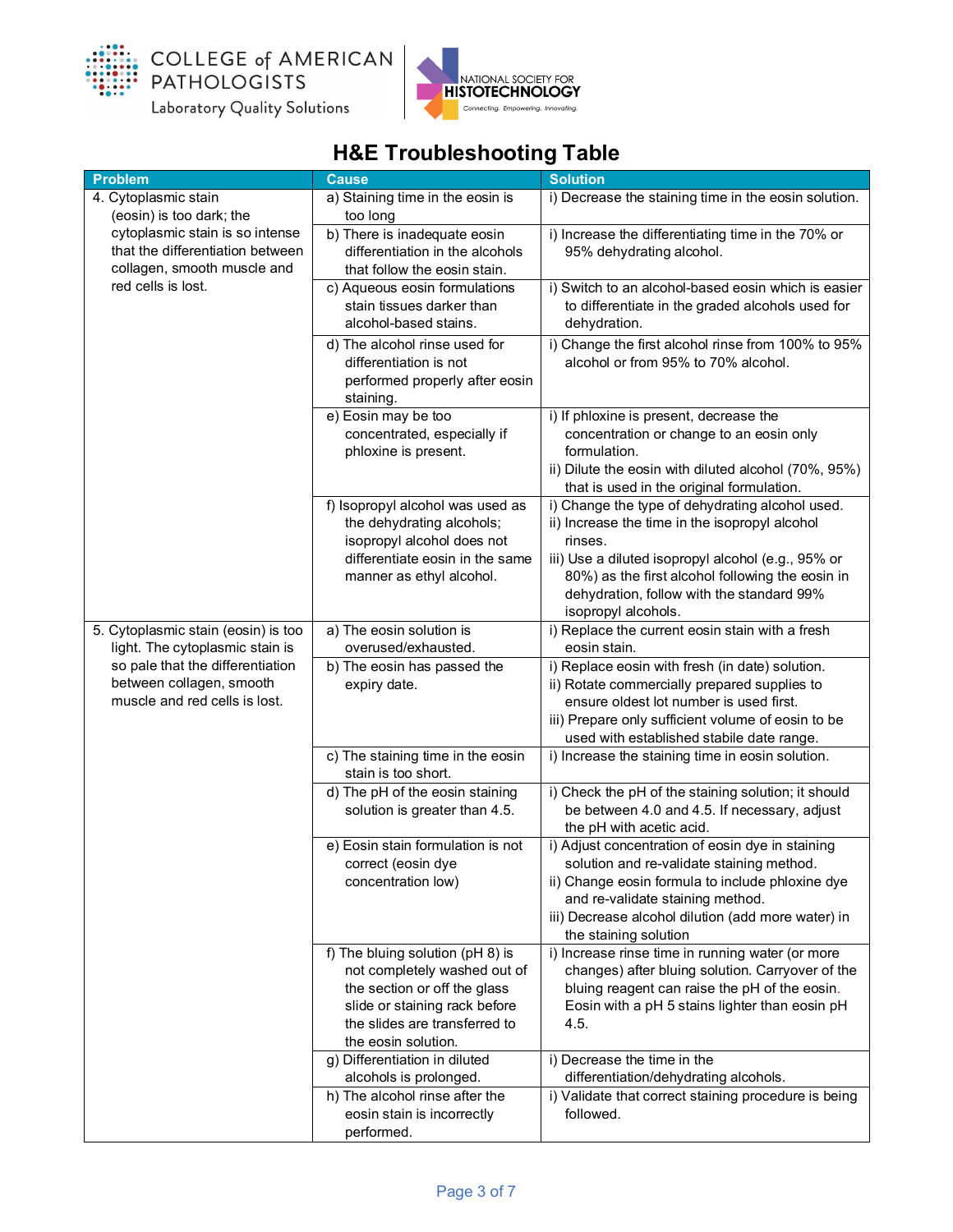



|                                                                                                                         | <b>TOL TOURIGATIONING</b> TURIS                                                                                                                                                     |                                                                                                                                                                                                                                                                                                                                                                                                                                                                                                          |
|-------------------------------------------------------------------------------------------------------------------------|-------------------------------------------------------------------------------------------------------------------------------------------------------------------------------------|----------------------------------------------------------------------------------------------------------------------------------------------------------------------------------------------------------------------------------------------------------------------------------------------------------------------------------------------------------------------------------------------------------------------------------------------------------------------------------------------------------|
| <b>Problem</b>                                                                                                          | <b>Cause</b>                                                                                                                                                                        | <b>Solution</b>                                                                                                                                                                                                                                                                                                                                                                                                                                                                                          |
| 6. Nuclear stain too dark, the<br>nuclear stain is so dark that                                                         | a) The hematoxylin solution is too<br>strong due to formulation.                                                                                                                    | i) Replace hematoxylin solution with weaker<br>formulation (ie,, replace Gills III with Gills II).                                                                                                                                                                                                                                                                                                                                                                                                       |
| the chromatin pattern is lost,<br>and some non-nuclear                                                                  | b) Staining time in the<br>hematoxylin stain is too long.                                                                                                                           | i) Adjust staining protocol, decreasing the staining<br>time in hematoxylin.                                                                                                                                                                                                                                                                                                                                                                                                                             |
| elements show hematoxylin<br>staining.                                                                                  | c) There is inadequate<br>differentiation of the<br>hematoxylin stain.                                                                                                              | i) Adjust staining protocol, increasing time in the<br>differentiation solution.<br>ii) Change formulation of differentiation solution<br>• Change concentration of acid                                                                                                                                                                                                                                                                                                                                 |
|                                                                                                                         |                                                                                                                                                                                     | Decrease alcohol concentration (e.g., change<br>from 95% alcohol to 70% alcohol)                                                                                                                                                                                                                                                                                                                                                                                                                         |
| 7. Nuclear stain too light, the<br>nuclear stain is so light that<br>well defined chromatin<br>patterns cannot be seen. | a) Incomplete deparaffinization.                                                                                                                                                    | i) Increase the number of changes of xylene, or<br>xylene substitute used for removal of paraffin.<br>ii) Increase the amount of time in each xylene, or<br>xylene substitute, used for paraffin removal.                                                                                                                                                                                                                                                                                                |
|                                                                                                                         | b) The hematoxylin is<br>overused/exhausted or used<br>beyond its shelf life.                                                                                                       | i) Replace hematoxylin with fresh (in date)<br>solution.<br>ii) Rotate commercially prepared supplies to<br>ensure oldest lot number is used first; use by<br>expiration date provided by manufacturer.<br>iii) Prepare only sufficient volume of hematoxylin<br>to be used with established stabile date range.<br>iv) Prevent overoxidation of hematoxylin solution<br>by storing in a tightly closed container away<br>from direct sunlight. Store in a dark container.<br>Store at room temperature. |
|                                                                                                                         | c) The pH of the hematoxylin is<br>incorrect. The correct pH for<br>hematoxylin solution is pH 2.4-<br>2.9. Check manufacturer's<br>SDS for pH for commercially<br>prepared stains. | i) Check the pH of the hematoxylin solution. If<br>necessary, adjust the pH using the acid used<br>in the original formulation.                                                                                                                                                                                                                                                                                                                                                                          |
|                                                                                                                         | d) The hematoxylin is diluted by<br>carryover from a previous<br>water rinse.                                                                                                       | i) Change to fresh hematoxylin solution. Establish<br>a regular change schedule for reagents.                                                                                                                                                                                                                                                                                                                                                                                                            |
|                                                                                                                         | e) Sections are over<br>differentiated.                                                                                                                                             | i) Decrease the time in the differentiating solution.<br>ii) Decrease the acid concentration of the<br>differentiation solution.<br>iii) Increase the alcohol content of the<br>differentiating solution from 70% to 95%<br>alcohol.                                                                                                                                                                                                                                                                     |
|                                                                                                                         | f) Staining time in hematoxylin<br>solution is too short.                                                                                                                           | i) Increase the time in hematoxylin solution.                                                                                                                                                                                                                                                                                                                                                                                                                                                            |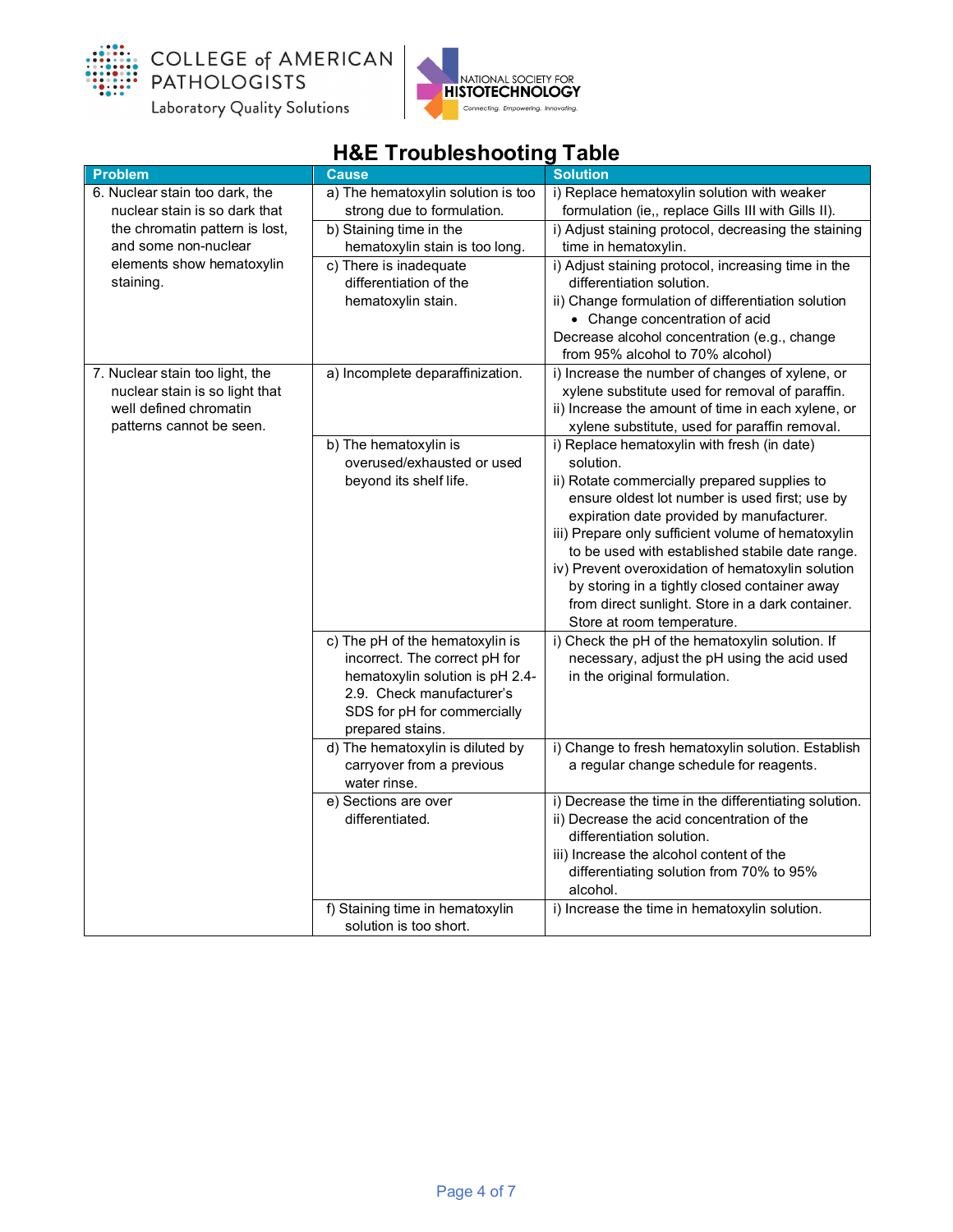



| <b>Problem</b>                  | <b>Cause</b>                                           | <b>Solution</b>                                                                                      |
|---------------------------------|--------------------------------------------------------|------------------------------------------------------------------------------------------------------|
| 7. (Cont'd)                     | g) Additives/contaminants are                          | i) The pH of the water used to rinse slides after                                                    |
|                                 | present in tap water rinses                            | hematoxylin staining must be neutral Acidic                                                          |
|                                 | (before or after the staining).                        | rinse water will act as a differentiator removing                                                    |
|                                 |                                                        | hematoxylin                                                                                          |
|                                 |                                                        | ii) Iron in tap water can act as a hematoxylin                                                       |
|                                 |                                                        | differentiator                                                                                       |
|                                 |                                                        | iii) Water pH can be affected by agricultural runoff                                                 |
|                                 |                                                        | or other contaminants from old plumbing lines.                                                       |
|                                 |                                                        | The pH and contaminants of running tap water                                                         |
|                                 |                                                        | rinses can be controlled by placing ionization                                                       |
|                                 |                                                        | filters in the water line or by connecting directly to                                               |
|                                 |                                                        | a de-ionized or distilled water source.                                                              |
|                                 | h) Poor fixation and or                                | i) Ensure that tissue blocks are well fixed prior to                                                 |
|                                 | processing, resulting in tissues                       | processing and are well dehydrated, cleared                                                          |
|                                 | that are unable to bind the                            | and paraffin infiltrated during processing                                                           |
|                                 | stain.                                                 | protocol.                                                                                            |
|                                 | i) Section too thin.                                   | i) Thin sections result in less tissue binding sites<br>for hematoxylin to attach. Increase staining |
|                                 |                                                        | time may help only to a certain degree. Recut                                                        |
|                                 |                                                        | thicker sections.                                                                                    |
| 8. Uneven hematoxylin or eosin  | a) The section may be thick                            | i) Recut the section, ensuring that the section is                                                   |
| staining; the stain varies in   | and/or thin; chatters or                               | of uniform thickness.                                                                                |
| intensity in different areas of | venetian blind effect.                                 |                                                                                                      |
| the section.                    | b) Some solutions are not high                         | i) Ensure that all solutions are of sufficient volume                                                |
|                                 | enough to cover entire                                 | to completely cover the tissue sections,                                                             |
|                                 | section, resulting in a distinct                       | especially when slide rack is only partially                                                         |
|                                 | line across the section.                               | filled.                                                                                              |
|                                 | c) Nuclear differentiation solution                    | i) Ensure that water wash levels are higher than                                                     |
|                                 | (acid alcohol) or bluing                               | acid alcohol and bluing solution levels.                                                             |
|                                 | solution volume is higher than                         |                                                                                                      |
|                                 | wash water levels. Acid                                |                                                                                                      |
|                                 | alcohol and/or bluing reagent                          |                                                                                                      |
|                                 | become trapped between                                 |                                                                                                      |
|                                 | slides/in slide racks and not                          |                                                                                                      |
|                                 | washed away by water; they                             |                                                                                                      |
|                                 | then drip down the slide                               |                                                                                                      |
|                                 | causing vertical lines to<br>appear on the slide where |                                                                                                      |
|                                 | staining intensity is affected.                        |                                                                                                      |
|                                 | d) The water rinse was not                             | i) Increase the time and/or fluid levels of water                                                    |
|                                 | adequate after hematoxylin                             | rinses.                                                                                              |
|                                 | staining to remove excess                              |                                                                                                      |
|                                 | hematoxylin.                                           |                                                                                                      |
|                                 | e) The water rinse after acid                          | i) Increase the time and/or fluid levels of water                                                    |
|                                 | alcohol was not adequate to                            | rinse after acid alcohol.                                                                            |
|                                 | stop differentiation of                                |                                                                                                      |
|                                 | hematoxylin.                                           |                                                                                                      |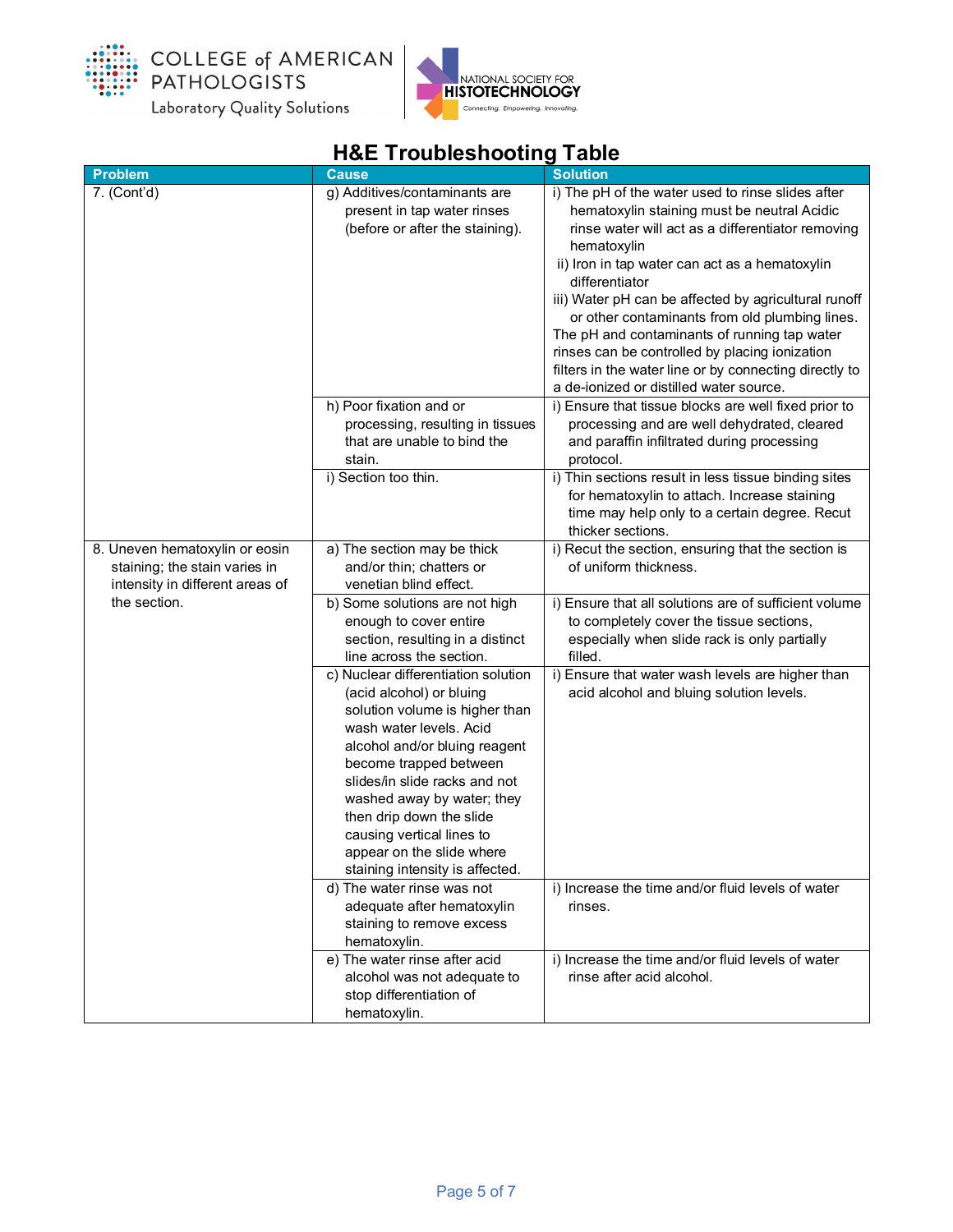



| <b>Problem</b>                                             | <b>Cause</b>                                                                     | <b>Solution</b>                                                                                  |
|------------------------------------------------------------|----------------------------------------------------------------------------------|--------------------------------------------------------------------------------------------------|
| 9. Red brown nuclei. The nuclear                           | a) The sections have not been                                                    | i) Increase the amount of time the sections remain                                               |
| stain has a distinct red brown                             | sufficiently blued.                                                              | in the bluing solution.                                                                          |
| or reddish hue, often seen<br>throughout the entire slide. |                                                                                  | ii) Ensure the pH of bluing solution is minimally pH<br>$7-8.$                                   |
|                                                            |                                                                                  | iii) Increase water rinsing time post hematoxylin<br>differentiation.                            |
|                                                            | b) The hematoxylin is breaking<br>down due to over oxidation of<br>the hematein. | i) Change to a fresh solution of hematoxylin.<br>ii) Check expiry date of hematoxylin solution.  |
| 10. Dark precipitate scattered                             | a) Deteriorated hematoxylin.                                                     | i) Change to a fresh solution of hematoxylin.                                                    |
| throughout the section; blue-                              | Hematoxylin is used beyond                                                       | ii) Ensure proper storage of hematoxylin solutions                                               |
| black or purple precipitate is                             | the expiry date or damaged                                                       | according to manufacturer's guidelines.                                                          |
| present on parts of the                                    | from improper storage                                                            | iii) Check with supplier that hematoxylin was stored                                             |
| section.                                                   | conditions.                                                                      | correctly during shipping. Excessive heat or                                                     |
|                                                            |                                                                                  | freezing can cause solution to decompose.                                                        |
|                                                            | b) Some hematoxylin<br>formulations (e.g., Harris                                | i) Monitor the hematoxylin solution throughout the<br>day for the appearance of a metallic sheen |
|                                                            | hematoxylin) form a metallic                                                     | (hematein). If this is observed, replace or filter                                               |
|                                                            | sheen on the surface of the                                                      | the hematoxylin, ensuring that the solution                                                      |
|                                                            | solution when exposed to air.                                                    | container is clean and free of deposits before                                                   |
|                                                            | This metallic sheen transfers                                                    | reuse.                                                                                           |
|                                                            | or adheres to the surface of                                                     |                                                                                                  |
|                                                            | slide and the tissue section.                                                    |                                                                                                  |
| 11. Sections with an overall hazy                          | a) Dehydrating and clearing                                                      | i) Design and implement a standardized, routine,                                                 |
| appearance or eosin                                        | solutions are contaminated                                                       | solution change schedule for alcohols and                                                        |
| bleeding throughout the                                    | with water from previous                                                         | xylene that minimizes humidity contamination or                                                  |
| section, the tissue appears<br>hazy or out of focus when   | solutions or humidity.                                                           | helps keep carry over from prior solutions to a<br>minimum.                                      |
| examined microscopically.                                  | b) Sections were not adequately                                                  | i) Use a minimum of three changes of anhydrous                                                   |
|                                                            | dehydrated after eosin                                                           | alcohol at the end of the staining series                                                        |
|                                                            | staining.                                                                        | ii) Increase the amount of time per station, for each                                            |
|                                                            |                                                                                  | anhydrous alcohol, at the end of the staining<br>series.                                         |
|                                                            |                                                                                  | iii) Establish a schedule for regularly changing the                                             |
|                                                            |                                                                                  | anhydrous alcohols used for dehydration.                                                         |
| 12. Mucus staining with                                    | a) Hematoxylin formulations differ                                               | i) Depending on the preference of the pathologist                                                |
| hematoxylin.                                               | in their abilities to stain acid                                                 | change hematoxylin formulation being used.                                                       |
|                                                            | mucin. Gill hematoxylin                                                          | ii) For proprietary formulations check with the                                                  |
|                                                            | formulations will stain                                                          | manufacturer for staining characteristics of acid                                                |
|                                                            | specifically acid mucins. Harris                                                 | mucin.                                                                                           |
|                                                            | formulations due to their                                                        | iii) Acid differentiation of acid mucins staining by                                             |
|                                                            | excess alum will not stain acid                                                  | Gill hematoxylin will decolorize both the mucin                                                  |
|                                                            | mucins.                                                                          | and the nuclei.                                                                                  |